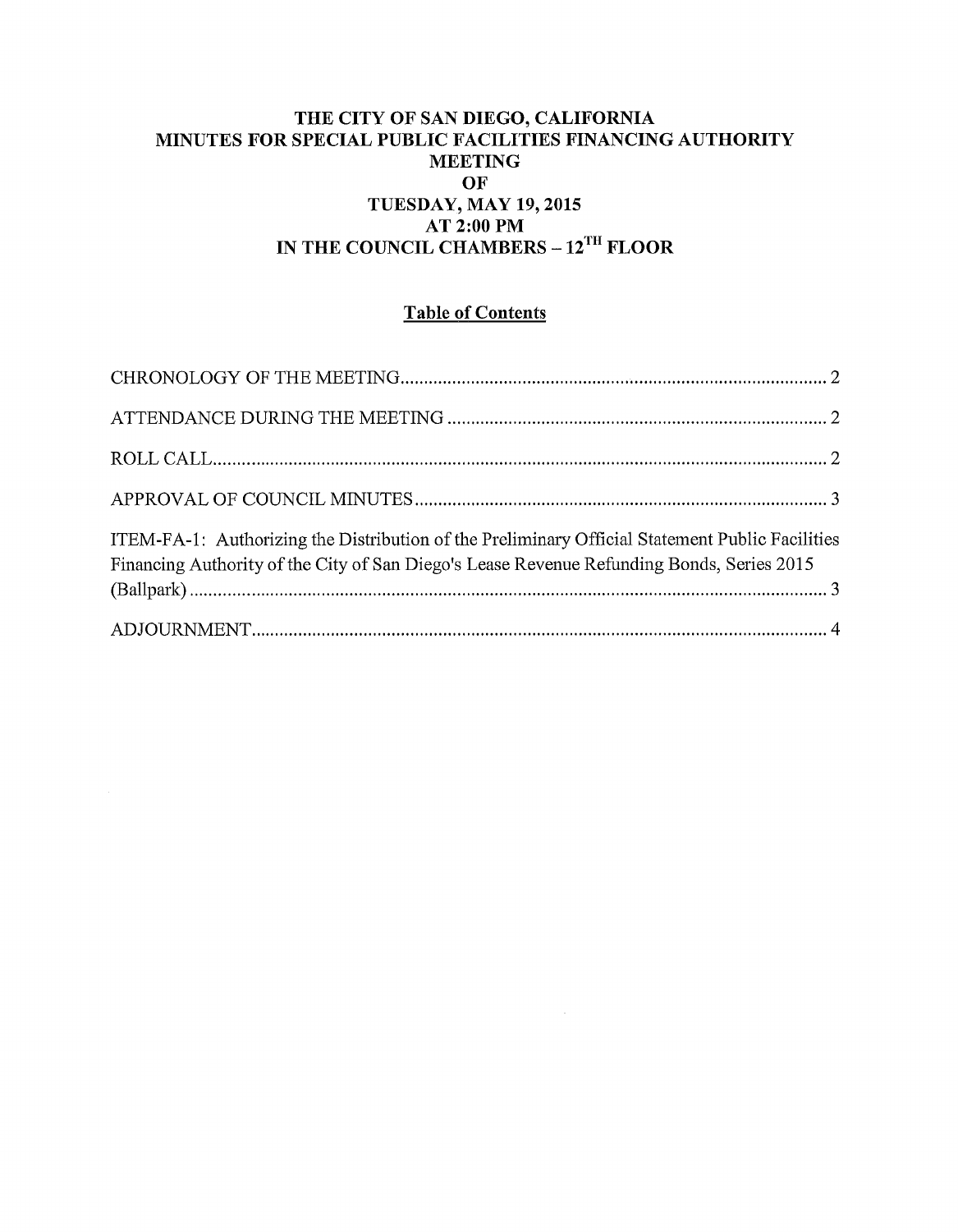#### CHRONOLOGY OF THE MEETING:

The meeting was called to order by Council President Lightner at 2:15 p.m. The meeting was adjourned by Council President Lightner at 2:16 p.m.

### ATTENDANCE DURING THE MEETING:

### PRESENT:

CD-1 Council President Sherri Lightner CD-2 Councilmember Lorie Zapf CD-3 Councilmember Todd Gloria CD-4 Councihnember Myrtle Cole CD-5 Councilmember Mark Kersey CD-6 Councilmember Chris Cate CD-7 Councilmember Scott Shennan CD-8 Councilmember David Alvarez CD-9 Council President Pro Tem Marti Emerald

ABSENT:

None.

CITY CLERK: Maland (gs)

# ROLL CALL:

- (1) Council President Lightner-present
- (2) Councilmember Zapf-present
- (3) Councilmember Gloria-present
- ( 4) Councilmember Cole-present
- (5) Councilmember Kersey-present
- (6) Councilmember Cate-present
- (7) Councilmember Sherman-present
- (8) Councilmember Alvarez-present
- (9) Council President Pro Tem Emerald-present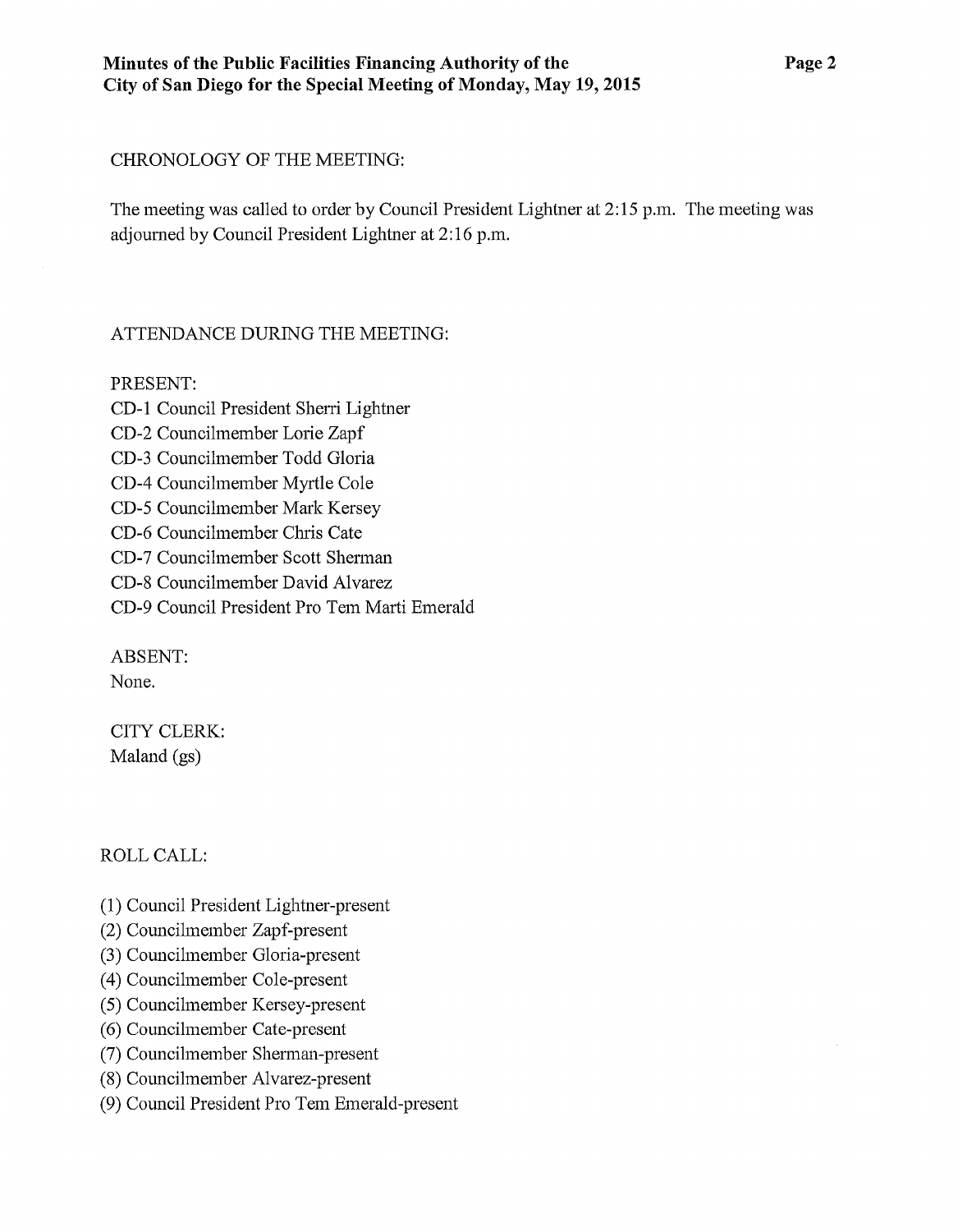### APPROVAL OF COUNCIL MINUTES:

The Minutes of the following meeting were approved by Unanimous Consent:

# APPROVED

03/24/2015

COUNCIL ACTION: Start Time: 2:16PM

ITEM-FA -1: Authorizing the Distribution of the Preliminary Official Statement Public Facilities Financing Authority of the City of San Diego's Lease Revenue Refunding Bonds, Series 2015 (Ballpark).

### **ITEM DESCRIPTION:**

Approve the resolution approving the form and authotizing the disttibution of the Preliminary Official Statement and final Official Statement for the Authority's Lease Revenue Refunding Bonds, Series 2015 (Ballpark).

# **CITY ATTORNEY'S RECOMMENDATION:**

Adopt the following resolution:

# (FA-2015-5) ADOPTED AS RESOLUTION FA-2015-5

Resolution of the Board of Commissioners of the Public Facilities Financing Authority of the City of San Diego approving the Form and authorizing the distribution of the Preliminary Official Statement; authorizing the execution. Delivery and distribution of the Official Statement in connection with the issuance and sale by the Public Facilities Financing Authority of the City of San Diego of its Lease Revenue Refunding Bonds, Series 2015 (Ballpark Refunding); and approving other documents and actions in connection therewith.

### **SUPPORTING INFORMATION:**

# **FISCAL CONSIDERATIONS:** N/A